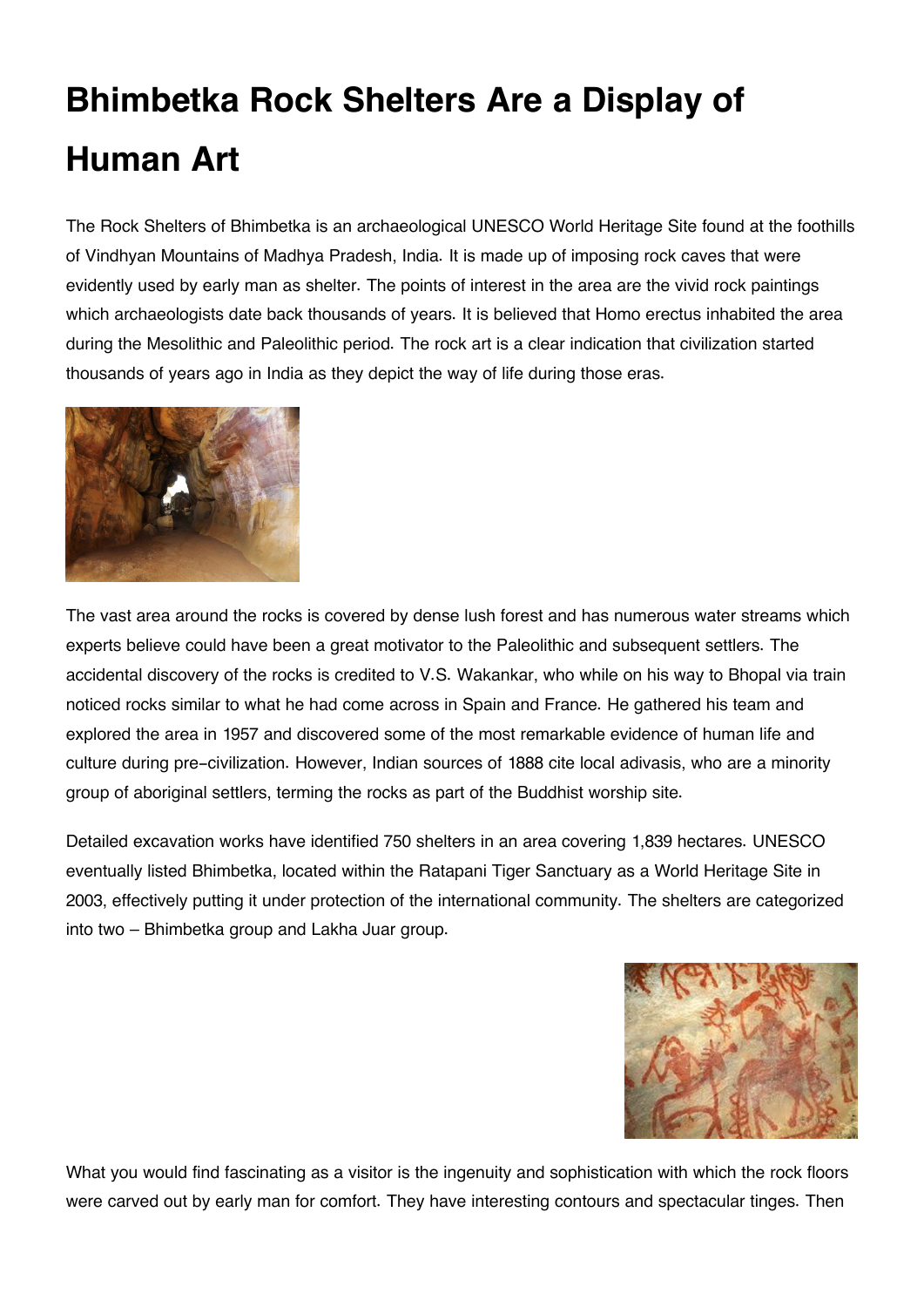there are the amazing paintings on the walls and the floors. The pictures portray a lifestyle where communication was key with drawings showing a diverse range of animals that lived around the area. They also bring to light scenic aspects such as religion and dancing celebrations, cultural rites such as burials and childbirth, hunting, gathering, and the general outlook of the surrounding at that time.

Archaeologists believe that rock art impressions of men on horses carrying shields, spears, and arrows were added in later years as life took a turn due to interaction of several cultures. Drawings also show battle scenes of warriors carrying swords while riding on elephants. It is like a chronological story being passed from generation to generation. The oldest of the paintings that have been discovered so far dates back 30,000 years while the recent ones are believed to be drawn in the medieval era.

Researchers have gone a step further to classify the breathtaking paintings into respective epochs:

Period I is the Upper Paleolithic era depicted by large linear representation of the environment and the animals of that time such as tigers, bison, and rhinoceroses. Most of the paintings are colored in red and green splashes.

Period II represents the Mesolithic era whose linear drawings are relatively smaller and with decorations on the bodies of animals. The paintings illustrate scenes of human figures hunting animals using spears, sharp sticks, and arrows. There are drawings of birds, women and children, pregnant women, burial and dancing ceremonies, and drinking and celebration scenes complete with musical instruments.



Period III represents the Chalcolithic period which is denoted by drawings of interaction and trading with agricultural communities. The paintings show the inhabitants exchanging goods.

Periods IV and V are classified as Early historic and are marked by a considerable shift in the colors used in the rock art: red, yellow and white are dominant with drawings showing a dramatic change in dress and style, religion which is depicted by flying chariots and other symbols, and riders on horses.

Periods VI and VII are a clear representation of the medieval era with more schematic drawings and sophisticated methods of color making. There is some bit of degeneration in what they painted. One drawing shows a bison attacking a man with two other men watching helplessly.

As excavations continued in to the 1980s, tools such as axes, choppers, and knives were discovered. The petroglyphs and the caves are an interesting spectacle that would attract any person who would like